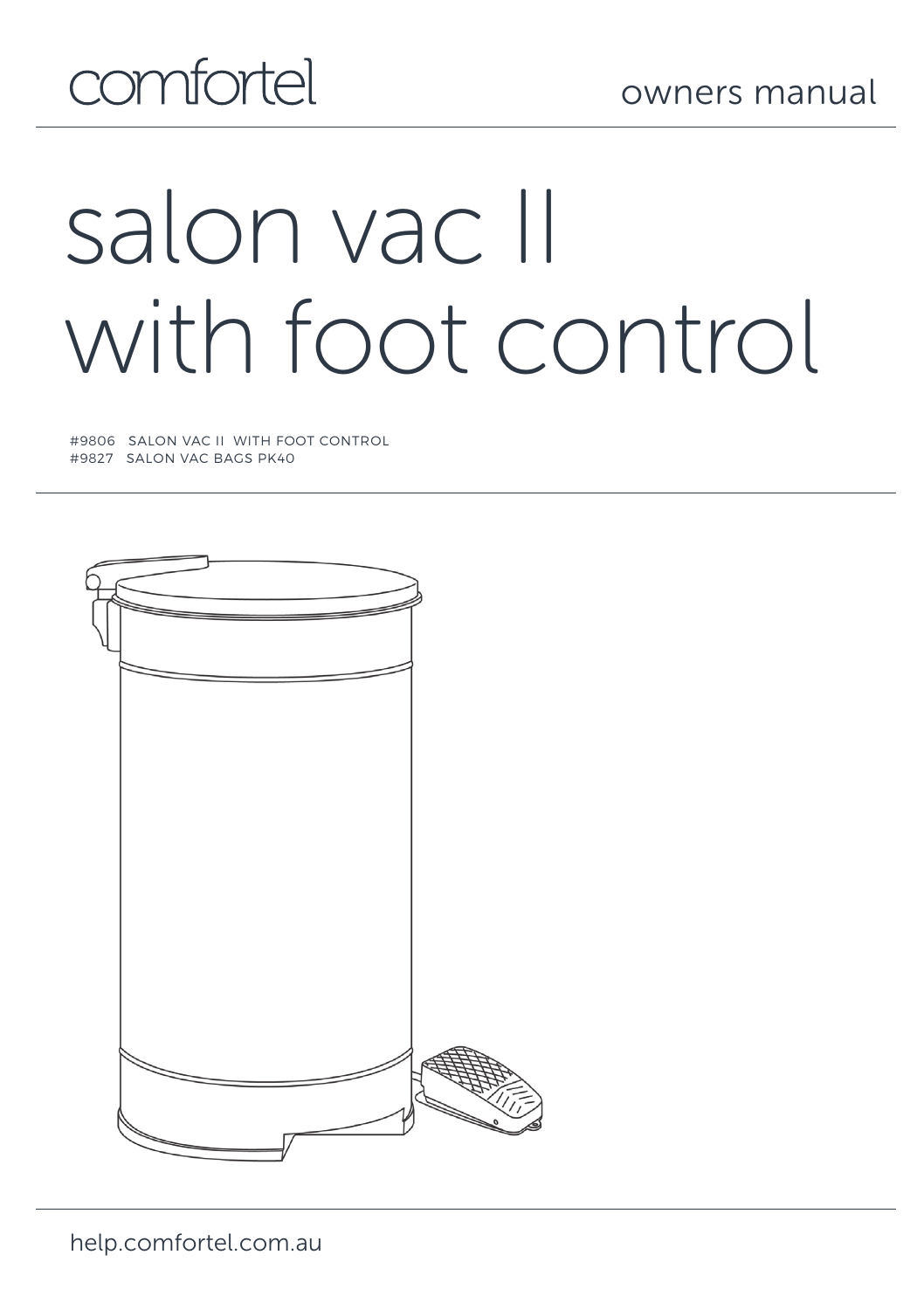#### GENERAL SAFETY

- 1. Read carefully and keep these instructions in a safe place.
- 2. Use this product only for its intended function and do not use attachments not recommended by the manufacturer.
- 3. Do not use outdoors.

#### ELECTRICAL APPLIANCES

- 1. DO NOT allow children to have access or operate this product.
- 2. Turn the power off and remove the plug when not in use or when cleaning.
- 3. Keep the power cord away from heat or wet sources.
- 4. Do not use an extension cord unless the cord complies with local electrical safety standards.
- 5. Periodically inspect the power cord for signs of damage.
- 6. Do not let the power cord get damaged in any way. Do not operate any electrical item with a damaged power cord.

#### PRECAUTIONS

- 1. Keep the power cord and the unit away from hot, wet or sharp surfaces, or areas where flammable liquids or gasses are in use. Do not use the unit on a wet floor.
- 2. Keep the air vent at the rear of the unit clear to ensure good airflow and prevent the unit from overheating.
- 3. Do not block the vacuum vent with any objects.
- 4. Keep face, fingers, jewellery and clothing away from the suction vent
- 5. Never attempt to vacuum up liquids, hot or combustible items (hot ash, cigarette butts etc.). Do not allow any other items (general waste, paper, tissues etc.) to be vacuumed into the unit.
- 6. Do not try to move the unit by pulling on the power cord or the open lid
- 7. If the unit does not turn on, check the fuse, located in the small pull-out drawer next to the ON/OFF switch. A spare fuse is held inside the drawer. Do not attempt to fix any other part of the unit yourself. Contact Comfortel, or a licensed electrician.
- 8. Please ensure the bags are checked and replaced regularly to maintain best performance of the unit. Check the bag every second day until you can stablish a pattern of filling and changing bags under normal working conditions.



Cleaning hair is the salon has never been easier. Comfortel's SalonVac is an electric vacuum tailored for Hair Salons and cleaning hair. The self-contained vacuum includes technology that incorporates a powerful suction designed to pick up the finest of dust, including hair. Without touching hair, the footpedal turns on the power and allows the hair to be sucked directly into the unit.

#### SPECIFICATIONS

Height 650mm Diameter 380mm Wattage 1250W Power Requirement 240 V 50Hz Weight 9.5Kg (Not filled) 12 Months Warranty on Parts & Labour

#### Whats in the hov:

- 1 x Comfortel's Salon Vac
- 1 x Power Cord
- 1 x Foot Pedal Control
- 5 x Salon Vac Disposable Bags

#### GET STARTED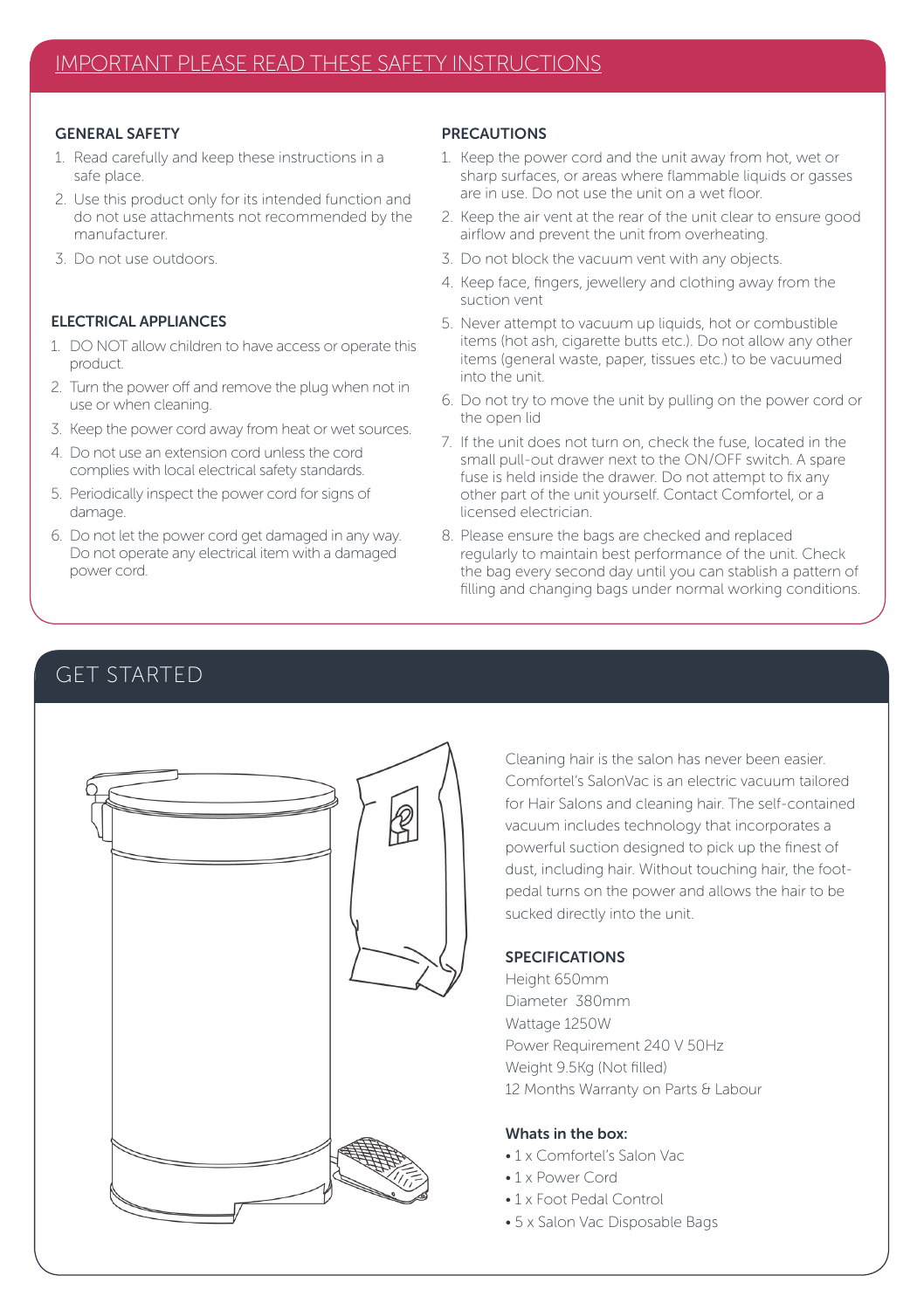#### ASSEMBLY & OPERATION

#### **ASSEMBLY**

- 1. Remove any plastic packaging from the Comfortel Salon Vac.
- 2. Connect Powercord to foot pedal as shown in Diagram 1.
- 3. Fit the power connection plug of foot pedal into the socket at the rear of the unit.
- 4. Plug in the power cord in a standard 240V wall socket.
- 5. Ensure the green filter is on place inside the bottom of the canister, and a bag is securely fitted.
- 6. The lid of the unit must be down firmly to ensure the best vacuum suction

#### **OPERATION**

- 1. Ensure the bag and lid are firmly fitted.
- 2. For main power, press the red 'ON/OFF' switch located at the back of the unit into the ON position to turn on the device as shown in Diagram 2.
- 3. Sweep hair to the vacuum vent at the front of the unit
- 4. Press down on the foot pedal to activate the vacuum as shown in Diagram 3.
- 5. When not in use, turn OFF from the main power switch.





# |@ DIAGRAM 4

#### REPLACING THE BAGS (DIAGRAM 4)

If you notice that the bag is getting full, or the vacuum suction of the unit is low, it is time to replace the bag.

- 1. Turn off power supply before replacing the bag.
- 2. Lift the lid of the unit and slide the cardboard collar of the full bag off the white vacuum tube.
- 3. Dispose of the full bag responsibly.
- 4. Unfold the new bag and extend it fully. The bag should be opened out completely before fitting into the unit. If this is not done the unit will not operate at its full capacity and the strength of the vacuum suction will be affected.
- 5. Place the new bag into the canister and push the cardboard collar of the bag at the top firmly over the white suction tube. Ensure the bag is fitted as far as it will go along the tube, right up to the round ring of the tube.
- 6. Put the lid down and make sure its firmly fitted to ensure maximum vacuum suction.
- 7. Turn the power on and resume normal use.

Salon Vac Replacement Bags can be ordered from Comfortel.